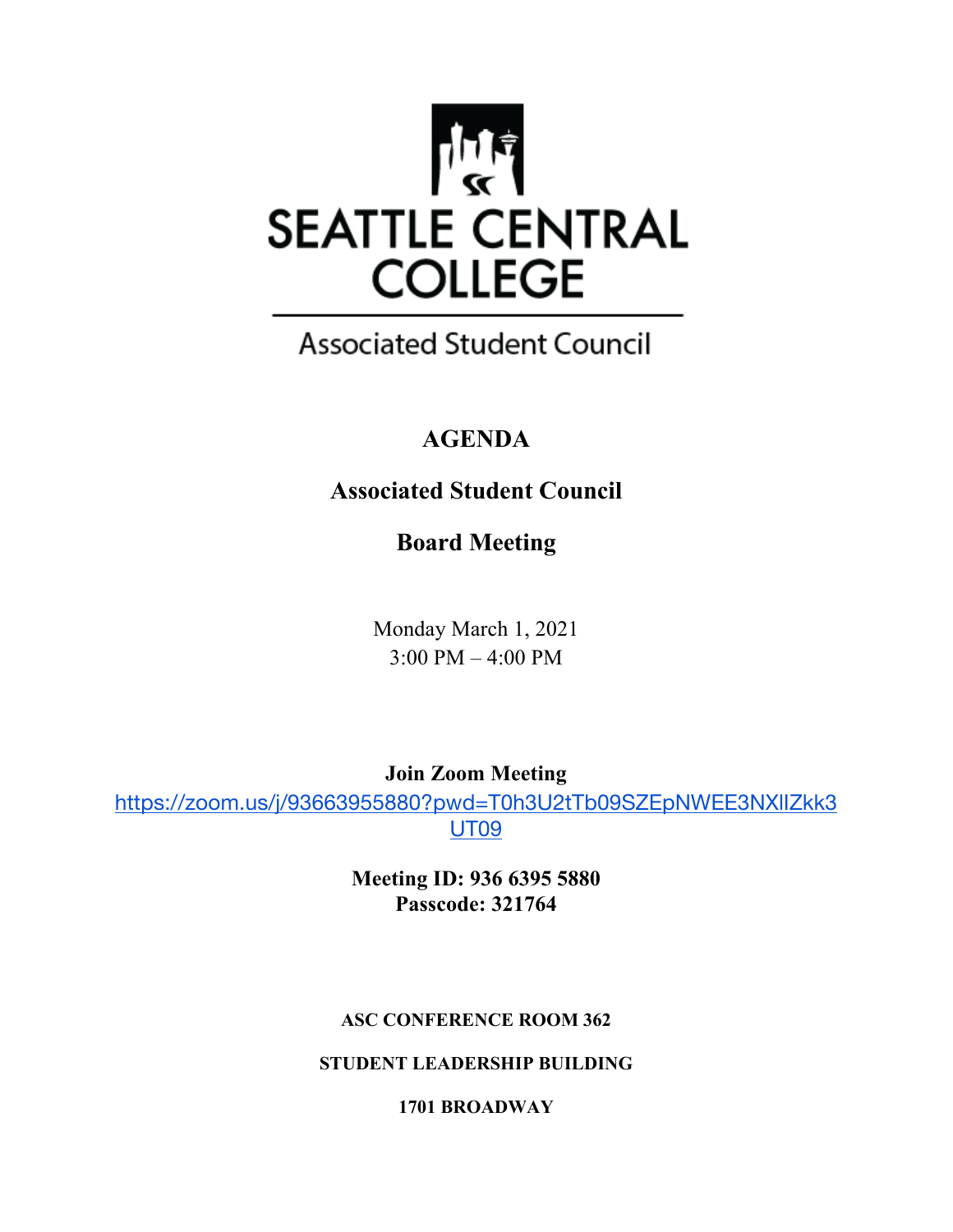### **Associated Student Council Members**

| <b>Executive of Issues &amp; Concerns.</b> |
|--------------------------------------------|
| <b>Executive of Legislative Affairs.</b>   |
|                                            |
|                                            |
|                                            |
|                                            |
|                                            |
|                                            |
|                                            |
|                                            |
| Representative, Health Education Center    |
| Representative, Seattle Maritime.          |
|                                            |

#### **Advisor: Dennis Coy Denman**

#### **QUESTIONS?**

#### Associated Student Council Staff – Seattle Central College

1701 Broadway Seattle, WA 98122.

(206)934-3890

asc-admin.central@seattlecolleges.edu

#### \**BARRIER FREE LOCATION – REASONABLE ACCOMODATIONS FOR PERSONS WITH DISABILITIES AVAILABLE UPON REQUEST\**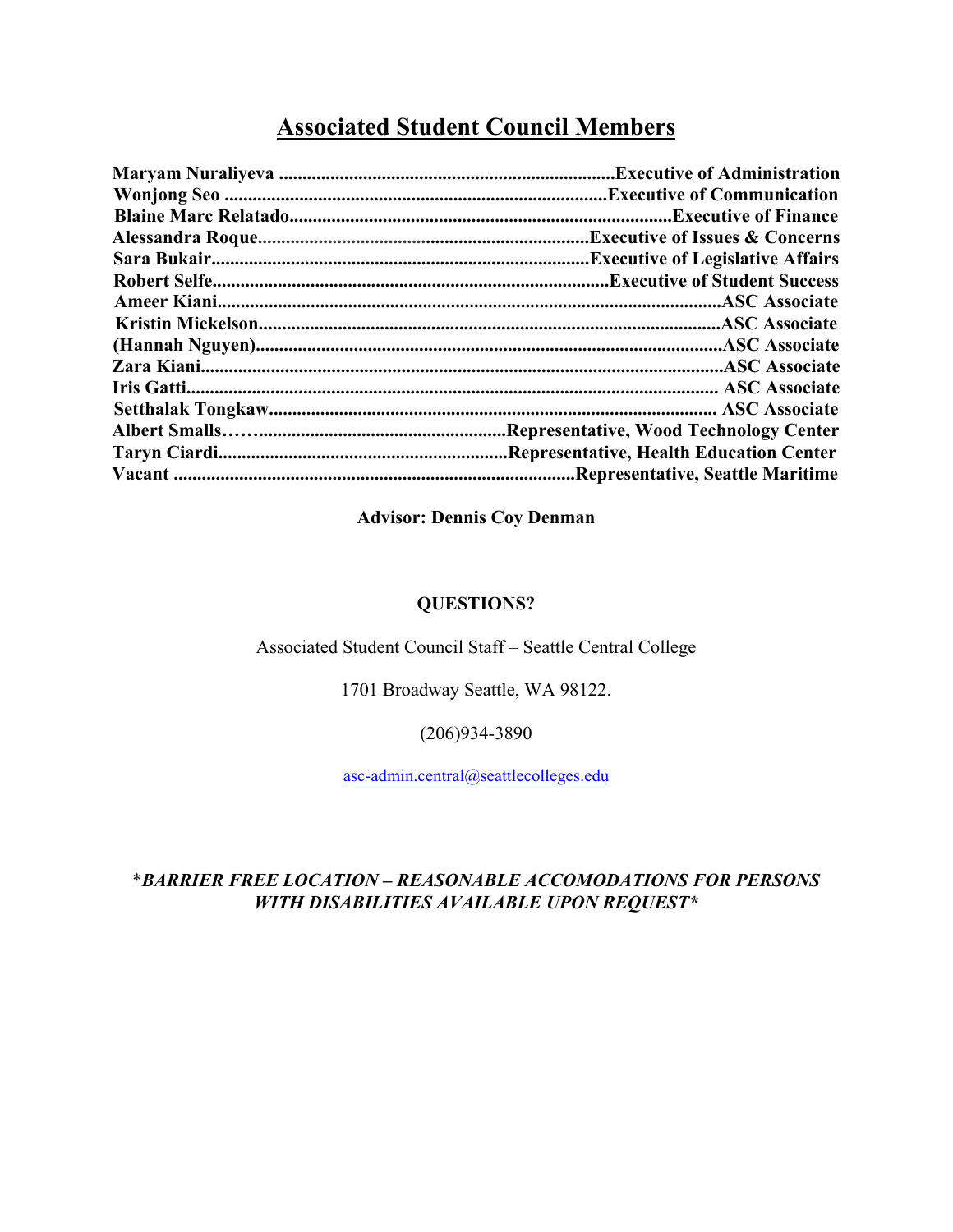# **ASSOCIATED STUDENT COUNCIL AGENDA**

#### A. **CALL TO ORDER** *(1 min)*

*Chairperson: Albert Smalls – Representative of Wood Technology Center*

#### B. **ROLL CALL** *(1 min)*

#### C. **LAND USE AND ACKNOWLEDGEMENT** (*1 min)*

*"I acknowledge the land on which we stand today as the traditional home of the Coast Salish people, the traditional home of all tribes and bands within the Duwamish, Suquamish, Tulalip and Muckleshoot nations. Without them, we would not have access to this gathering and to this dialogue. I ask that we take this opportunity to thank the original caretakers of this land who are still here."* 

#### D. **APPROVAL OF MINUTES** *(2 min)*

1. Approve minutes from February 22, 2021 ASC meeting

#### E. **PUBLIC COMMENT PERIOD** *(5 min)*

#### F. **OLD BUSINESS** *(5 min)*